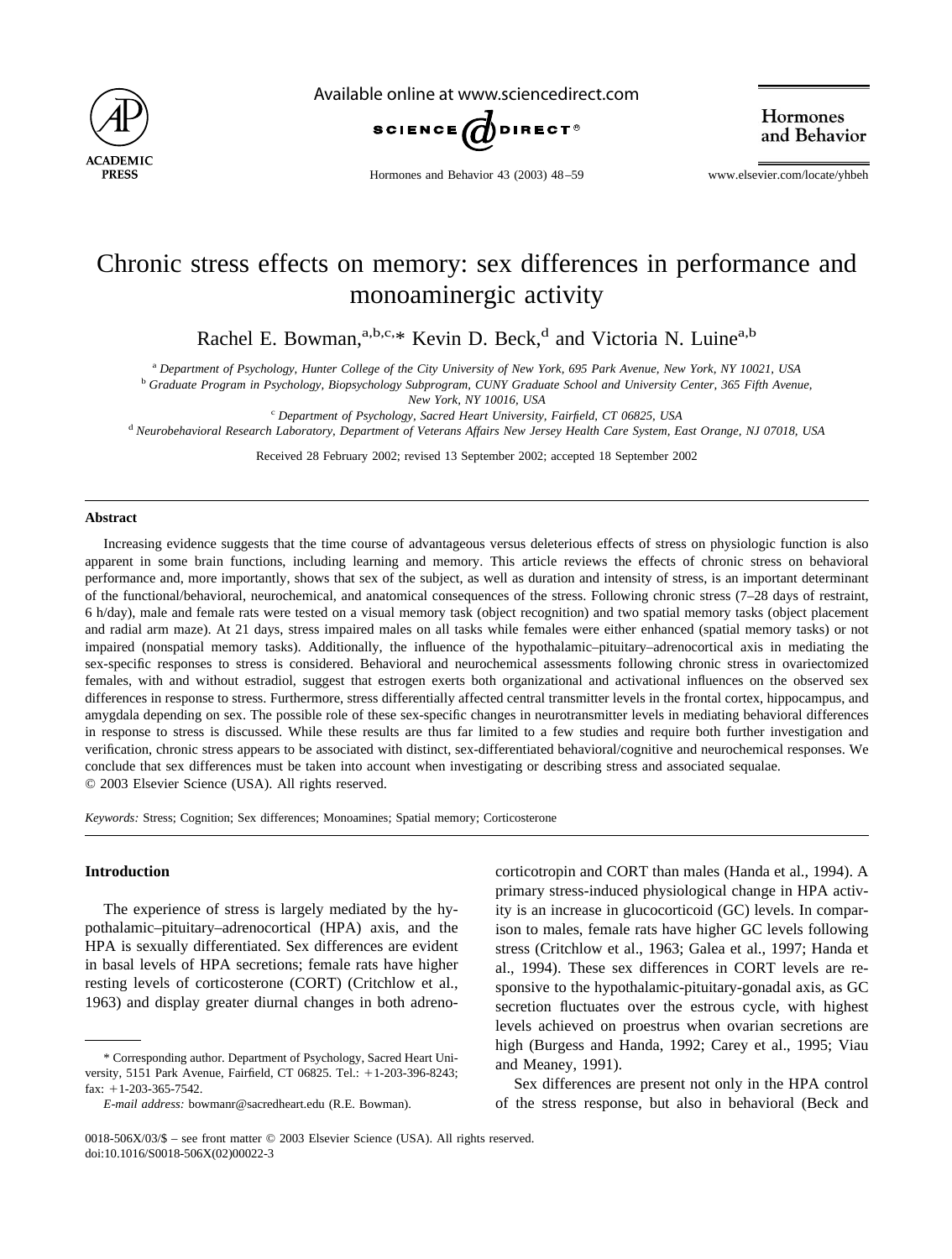Luine, 1999, 2002; Bowman et al., 2001; Luine et al., 1994, [1996\)](#page--1-0), morphological [\(Galea et al., 1997; Watanabe et al.,](#page--1-0) [1992a, b\)](#page--1-0), and neurochemical [\(Beck and Luine, 1999, 2002;](#page--1-0) [Luine et al., 2002; Mendelson and McEwen, 1991\)](#page--1-0) responses to stress. In general, short periods of stress are adaptive and longer periods of stress prove maladaptive to male rats when tested on certain visual and spatial memory tasks [\(Conrad et al., 1996; Luine et al., 1994, 1996, 2002;](#page--1-0) [McLay et al., 1998; Mizoguchi et al., 2000\).](#page--1-0) Females appear less sensitive than males to the impairing effects of stress and show enhanced performance following the same stress duration that induces impairments in males [\(Bowman et al.,](#page--1-0) [2001\)](#page--1-0). While it is unclear what mechanisms are mediating these sex-specific stress responses, we have recently shown that circulating levels of estradiol are one important contributor to sex differences in the stress response [\(Bowman et](#page--1-0) [al., 2002a\).](#page--1-0)

Interestingly, differences among stress, sex, and memory extend beyond the rat model. [Wolf and colleagues \(2001\)](#page--1-0) examined the influences of psychosocial stress and sex on memory in young adults and observed that stress-induced CORT enhancements were correlated with impaired memory performance for the stressed male, but not female, subjects [\(Wolf et al., 2001\).](#page--1-0) In response to a psychosocial stressor, elderly men show larger HPA responses (e.g., ACTH, salivary free CORT, and plasma levels of total CORT) than elderly women [\(Kudielka et al., 1998\).](#page--1-0) Furthermore, it has been observed that there is a sex-dependent lateralization of amygdala participation in emotionally influenced memory in men and women [\(Cahill et al., 2001\)](#page--1-0).

This paper focuses on recent work from our laboratories demonstrating distinct sex differences in response to chronic stress on performance of both spatial and nonspatial memory tasks. Possible mechanisms, including hormonal and neurochemical substrates, as well as performance parameters underlying the sex-specific stress responses are presented and discussed.

# **Chronic restraint stress as a model for assessing functional effects of stress**

Recent studies have considered how the stress response differs following various types of stressors. Broadly speaking, stressors can be categorized as either psychogenic, which are mainly psychological (e.g., exposure to a predator or a novel open field), or neurogenic, which are mainly physical but have psychological ramifications (e.g., foot shock, cold swim, immobilization). Some stressors, like restraint stress and overcrowding, have elements of both types. Restraint has psychogenic elements in that it is not physically painful, but unlike a purely psychogenic stressor, restraint involves a physical component that limits the response/defensive style of the subject [\(McIntyre et al., 1999\)](#page--1-0). The combination of psycho- and neurogenic components suggests that overcrowding and restraint stress may result in widespread morphological and neurochemical, and ultimately functional, changes in the brain.

In relation to CORT release after various stressors, there is no obvious trend for any one stressor type to cause greater release. It is, however, difficult to compare the intensity of the stimulus between all the types. [Rivier \(1999\)](#page--1-0) found similar CORT levels following both footshock and alcohol: females had approximately 400 ng/ml of circulating CORT following each stressor while males ranged from 2 to 300 ng/ml. Likewise, [Anisman et al. \(2001\)](#page--1-0) compared CORT levels in mice exposed to a rat, fox odor (psychogenic), restraint, footshock, coldswim, acoustic startle, or open field (neurogenic) and found more similarities than differences in circulating levels. Thus, a variety of commonly applied stressors are effective in causing release of CORT.

Studies in our laboratories have focused on the effects of chronic stress using daily restraint, which reliably activates the stress response through limbic forebrain circuits [\(Her](#page--1-0)[man and Cullinan, 1997\).](#page--1-0) Subjects are placed in a Plexiglas tube, 2 1/2 in in diameter and adjustable for body length, which allows only limited head and limb movement. Subjects stressed for 6 h daily remain active and healthy for a month without any physical symptoms or debilitations like those that are present in extended shock paradigms [\(Luine et](#page--1-0) [al., 1994; Watanabe et al., 1992a\)](#page--1-0). These considerations are critical when evaluating stress effects on cognitive function. Use of restraint stress to study learning and memory is also advantageous because it has been well characterized in terms of CORT secretion patterns, morphological and neurochemical correlates, and functional consequences (for review and discussion see [Luine, 1994, 2002\).](#page--1-0)

#### **Stress, sex, and cognitive function**

Both acute and chronic stress result in sex-dependent behavioral responses. For example, acute stress facilitates classical conditioning in male rats but is associated with impairments in females [\(Wood and Shors, 1998\)](#page--1-0). Specifically, acute stress impairs acquisition of the conditioned response in females, but the stress-induced impairment can be blocked through either ovariectomy or administration of Tamoxifen, an estrogen antagonist [\(Wood and Shors, 1998\)](#page--1-0). Furthermore, these sex differences are also apparent in trace conditioning performance, a hippocampus-dependent task [\(Wood et al., 2001\).](#page--1-0) Basic nonassociative learning processes are also affected by stress. Male acoustic startle responses show a sensitized whole-body startle between 4 and 10 days following stress [\(Servatius et al., 1995\)](#page--1-0), whereas female rats do not (Beck et al., 2002).

### *Chronic stress and spatial memory—Radial arm maze*

Following application of the chronic stress paradigm as previously described, distinct patterns of sex differences in the performance of both spatial and nonspatial behavioral